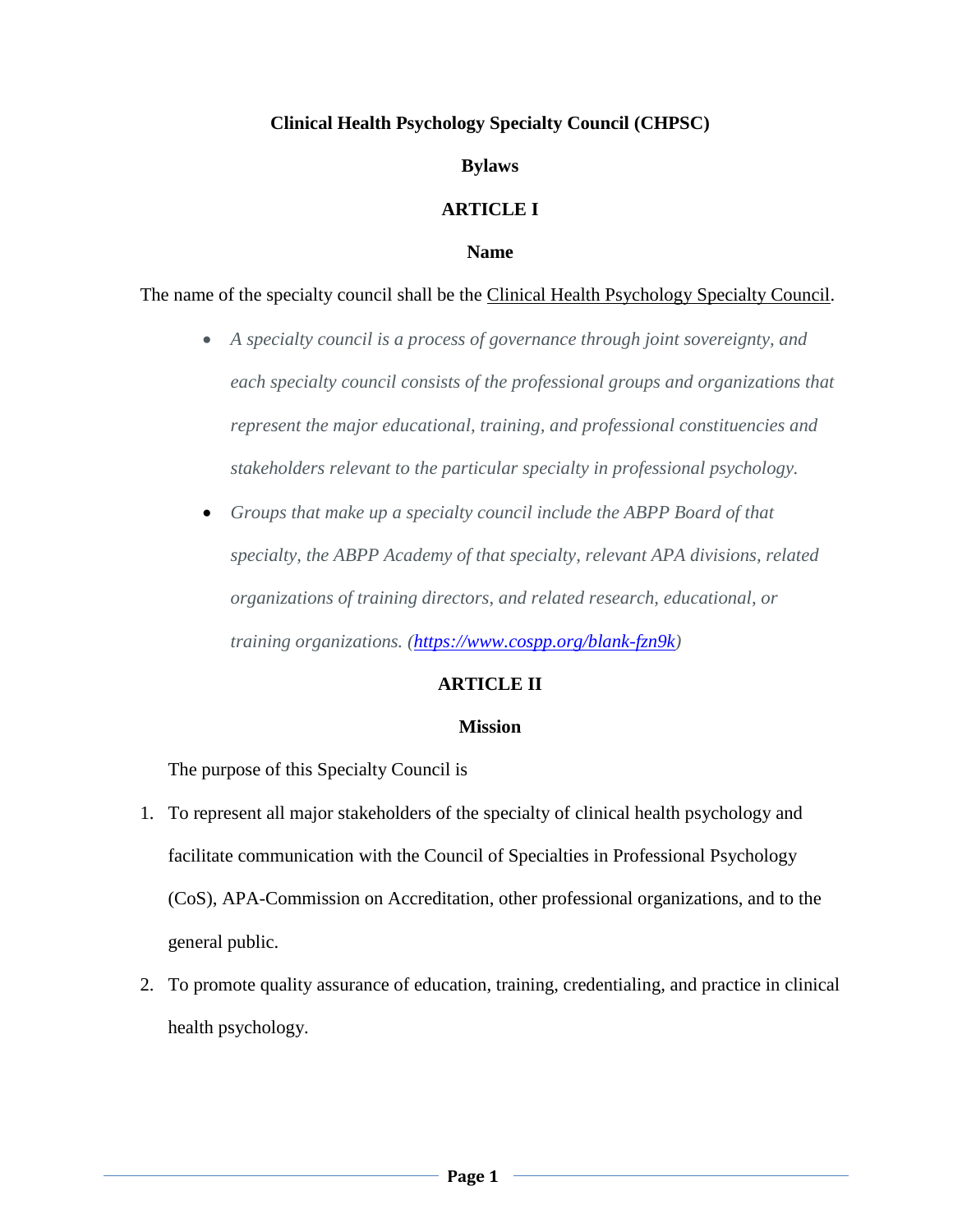- 3. To assure education and training guidelines relevant to the specialty of clinical health psychology are maintained.
- 4. To assure that clinical health psychology specialty recognition is maintained.
- 5. To provide a bi-annual report to CoS about activities of the Clinical Health Psychology Specialty Council.

# **ARTICLE III**

## **Membership**

- 1) The member organizations of the Clinical Health Psychology Specialty Council (CHPSC) shall consist of the following core organizations:
	- 1. American Board of Clinical Health Psychology,
	- 2. American Academy of Clinical Health Psychology,
	- 3. Society for Health Psychology (Division 38, American Psychological Association, and
	- 4. Council of Clinical Health Psychology Training Programs (CCHPTP). CCHPTP represents doctoral, internship, and post-doctoral programs in health psychology, thus ensuring that education and training at all levels are included.
	- 5. Other organizations represented on CHPSC include:
		- Association of Psychologists in Academic Health Centers and
		- Section of Health Psychology (Society of Counseling Psychology, Division 17 American Psychological Association)

Additional organizations with existing or emerging interest in Clinical Health Psychology, and established organizational structures, may request membership on the Specialty Council and can become members of the Specialty Council after approval by a 2/3 majority vote of the representatives serving on the Specialty Council.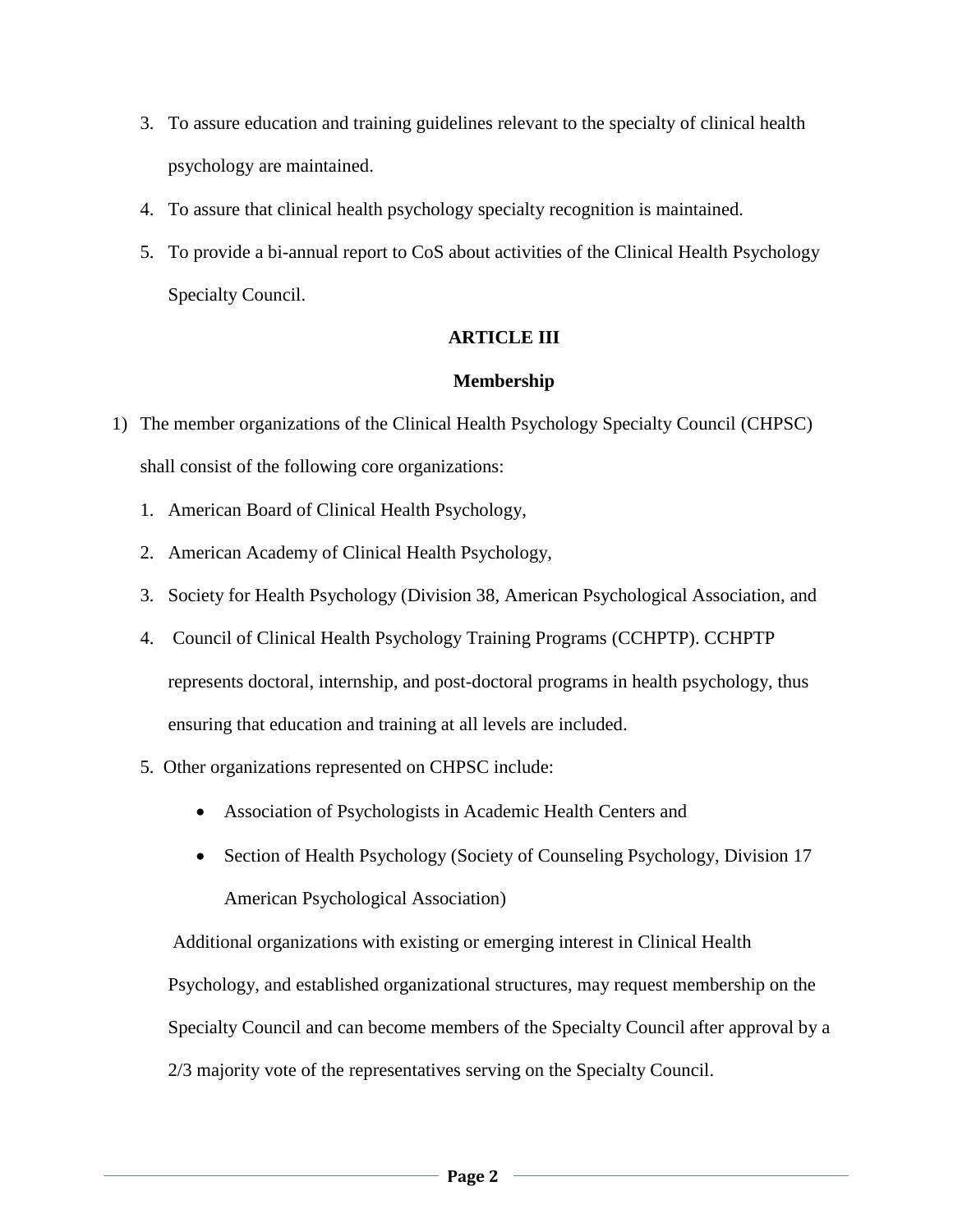- 2) A representative to the Specialty Council is an individual selected by a member organization. Each representative shall be appointed for a three-year term and may serve a maximum of two consecutive three-year terms.
- 3) Representatives to the Specialty Council shall be appointed by member organizations. Terms of representatives to the Clinical Health Psychology Specialty Council shall begin on January 1 of the year after appointment. Representatives shall commit to attendance at the annual meeting of the Specialty Council and teleconference meetings as required. In case of insufficient participation by a representative, appointment of a new representative may be required by the Clinical Health Psychology Specialty Council. A replacement representative will be requested from a member organization only upon a unanimous vote by the remaining representatives.
- 4) The representatives serving on the Specialty Council shall elect a Chair by simple majority vote at the time of the annual meeting associated with the APA annual convention. The chair must be a member of APA-Division 38 and board certified in Clinical Health Psychology. The Chair will serve a three-year term and may be re-elected for a second three-year term.

a) The Chair will preside at meetings of the Specialty Council, lead the specialty council, and represent the specialty council on the Council of Specialties (CoS). The Chair will assure that minutes of the Specialty Council are recorded and distributed to representatives of member organizations on the Specialty Council.

Page 4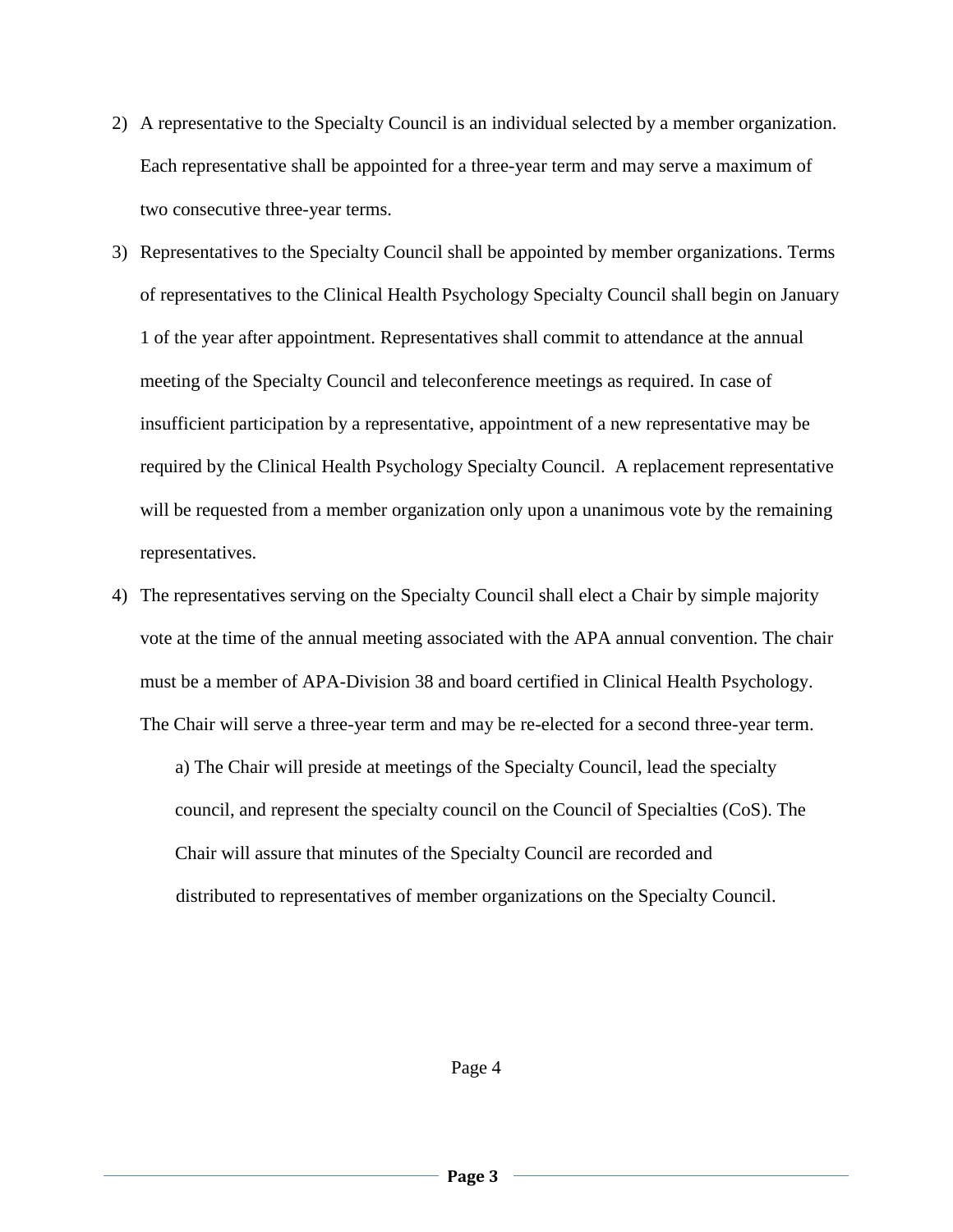- b) The Chair shall not vote on matters before the specialty council except in a case of a tie vote. If the Chair is absent for a meeting, another representative will be designated by the Chair to preside in her/his absence.
- c) Upon election as Chair, the Chair shall vacate his/her position representing a member organization on the Specialty Council. A new representative shall be appointed as soon as possible by the member organization formerly represented by the Chair.
- 5) The representatives serving on the Specialty Council also shall elect a Treasurer by simple majority vote at the time of the annual meeting associated with the APA annual convention. The Treasurer will serve a term concurrent with their initial Specialty Council term and may be re-elected for a second three-year term.
	- a) The Treasurer will be responsible for all funds of the Specialty Council and shall make reports to the Specialty Council as requested by the Chair.
	- b) The Treasurer shall be responsible for mailing notices for annual dues, collection of dues and assessments, disbursements of funds for reimbursement of expenses approved by the Specialty Council, and maintenance of accurate and timely records of the finances of the Specialty Council.
	- 6) The representatives serving on the Specialty Council also shall elect an Early Career Psychologist (ECP) representative by simple majority vote at the time of the annual meeting associated with the APA annual convention. Early career is defined as 10 years or less after receipt of the psychology doctoral degree. The ECP representative must be a member of one of the member organizations of the Specialty Council and will be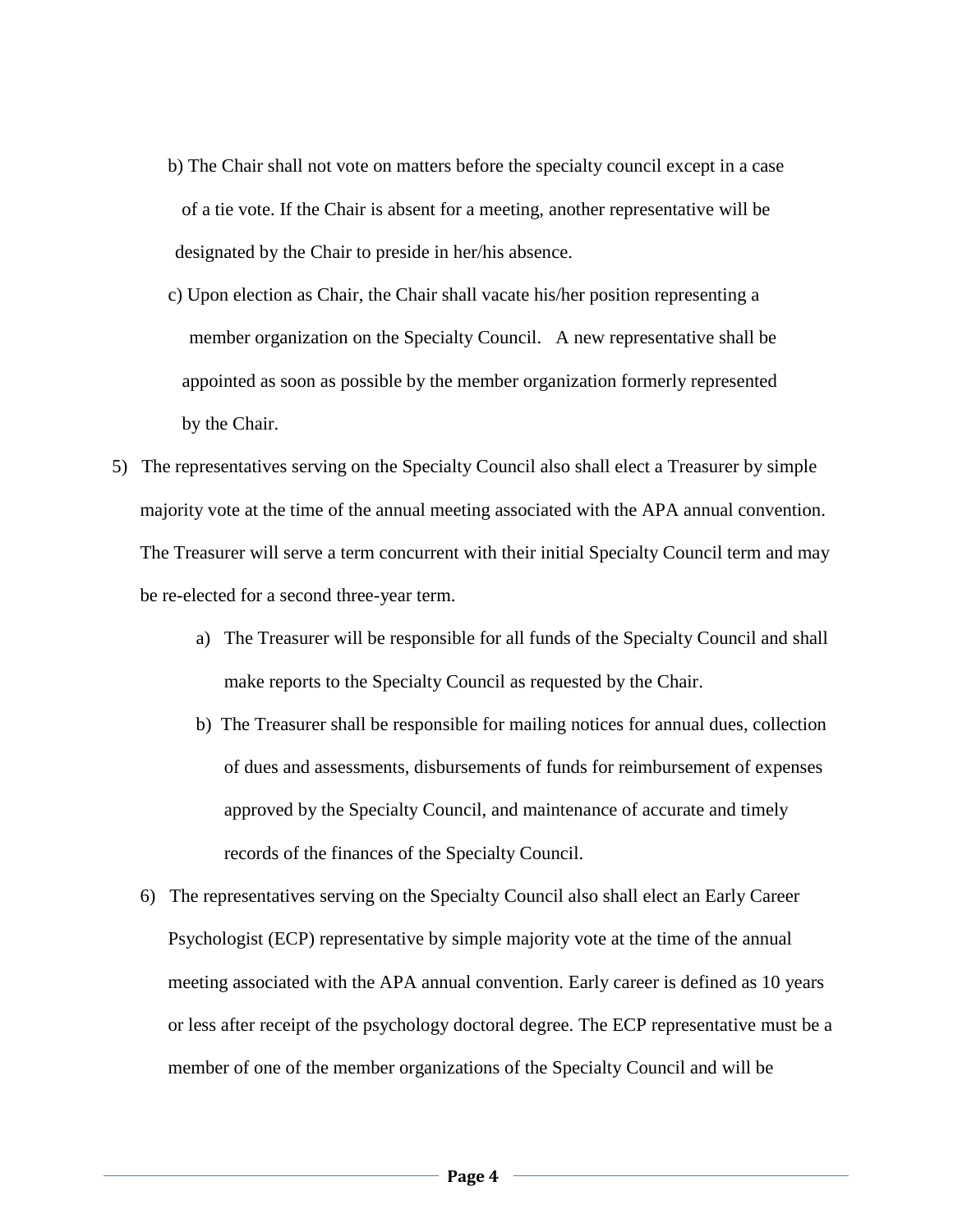nominated by representatives of the Specialty Council and elected by a simple majority of the Specialty Council representatives. The ECP representative will have the same voting privileges as the other Specialty Council representatives. The ECP representative will serve a single three-year term.

#### **ARTICLE IV**

#### **Meetings**

- 1. Meetings of the Specialty Council shall be held at least once a year. An annual meeting shall be held at or around the time of the Annual Convention of the American Psychological Association. In the event there is not a quorum present at the annual meeting, a meeting via conference call will be held prior to the end of the calendar year after the APA Convention.
- 2. Meetings may be attended by liaisons and observers by invitation of the Chair.
- 3. The Specialty Council may address business matters outside of the regularly scheduled meetings by means of conference call. Votes may be conducted in-person, by mail, or by e-mail.
- 4. A Quorum shall be defined as a majority of the representatives.

#### **ARTICLE V**

#### **Representative to the Council of Specialties in Professional Psychology**

The Chair of the Specialty Council will serve as the representative to the CoS. CoS is composed of representatives from each of the specialty councils in professional psychology.

### **ARTICLE VI**

### **Rules of Order**